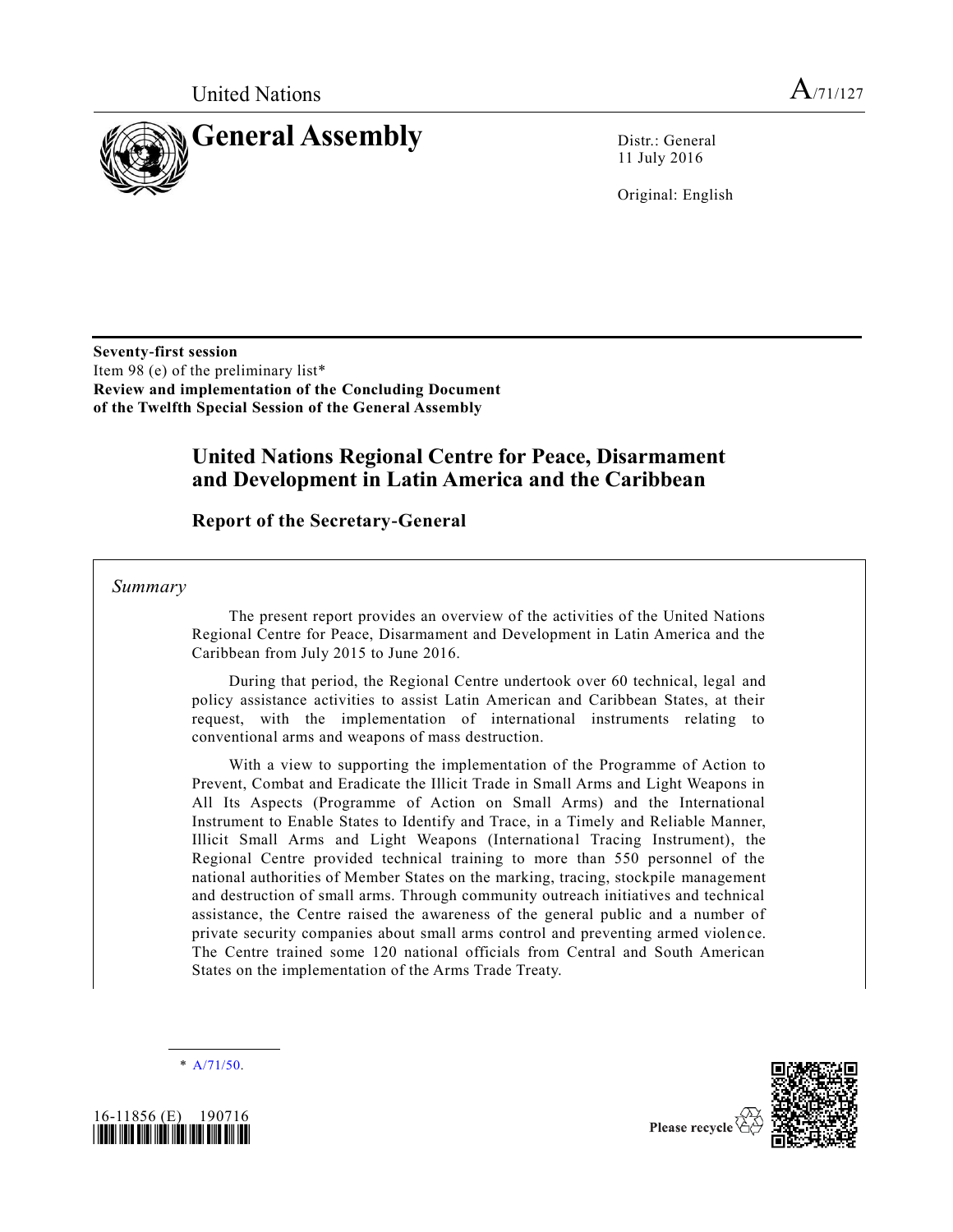During the reporting period, the Regional Centre provided legislative, policy and capacity-building assistance to over 150 national authorities in the Caribbean to enhance the implementation of Security Council resolution 1540 (2004) on preventing the proliferation of weapons of mass destruction and their means of delivery to non-State actors. The Centre also provided capacity-building assistance to three Caribbean States to prevent proliferation in the context of maritime and port security.

The Secretary-General expresses his gratitude to the Member States and other partners that supported the Regional Centre's operation and programmes with financial and in-kind contributions, and calls upon those in a position to do so to make voluntary contributions to the Centre in order to sustain its activities in response to the increasing requests for assistance and cooperation by Member States in the region.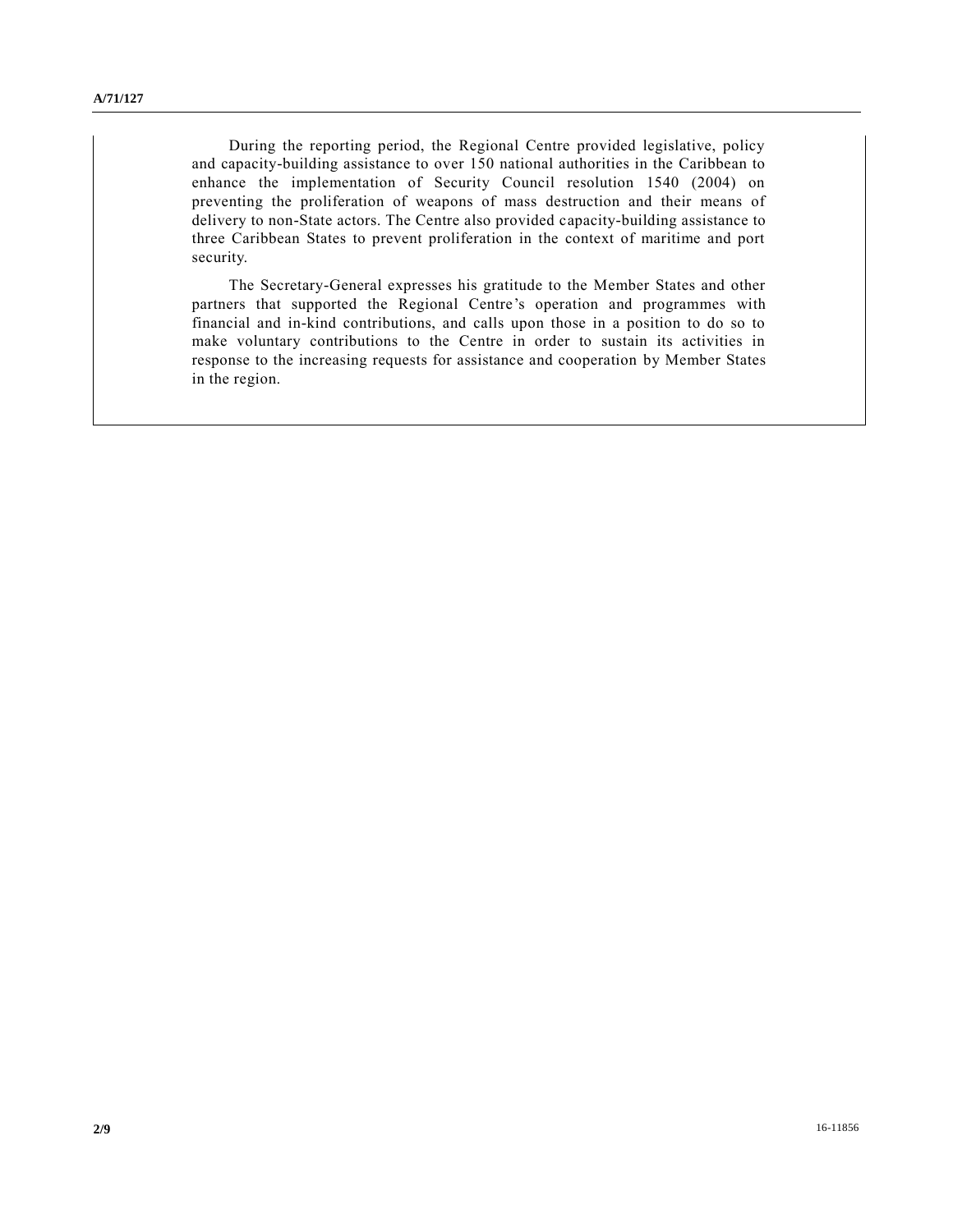### **I. Introduction**

1. In its resolution 70/63, the General Assembly reiterated its strong support for the role of the United Nations Regional Centre for Peace, Disarmament and Development in Latin America and the Caribbean in the promotion of peace, disarmament and development among its Member States, and encouraged the Centre to further develop programmes in all countries of the region in the important areas of peace, disarmament and development, and to provide, upon request and in accordance with its mandate, support to Member States' initiatives in those areas at the regional and subregional levels.

2. The General Assembly requested the Secretary-General to submit a report on the implementation of the resolution at its seventy-first session. In the present report, submitted pursuant to that request, the main activities carried out by the Regional Centre from July 2015 to June 2016 are highlighted. A financial statement on the status of the Trust Fund for the Centre in 2015 is contained in the annex to the present report.

## **II. Functioning and mandate**

3. The Regional Centre, located in Lima, was established in 1987, pursuant to General Assembly resolution 41/60 J. It is mandated to provide, at their request, substantive support for the initiatives and other activities of the Member States in the region for the implementation of measures for peace and disarmament and for the promotion of economic and social development.

# **III. Main areas of activity**

4. The Regional Centre undertook more than 60 technical, legal and training assistance activities to support the efforts by States in the region in their implementation of disarmament, arms control and non-proliferation instruments and adherence to international standards and norms in those fields.

5. The Regional Centre continued its specialized training and capacity-building programme for national security sector personnel on combating illicit trafficking in small arms and light weapons. As part of that programme, the Centre provided technical assistance to Latin American States in the destruction of over 2,000 confiscated weapons and in the marking of some 1,400 small arms. The Centre trained over 100 personnel from private security companies on small arms control. The Centre also promoted more effective tracing of illicit small arms by training 75 forensic firearms examiners and laboratory specialists from Member States in the region. In addition, the Centre provided training to personnel from over 120 national authorities in the region with a view to strengthening the capacity of States to implement the Arms Trade Treaty.

6. As part of its outreach efforts, the Regional Centre published the second edition of its study on the impact of stray bullets and carried out public risk awareness campaigns on small arms and explosives in respect of over 1,000 citizens.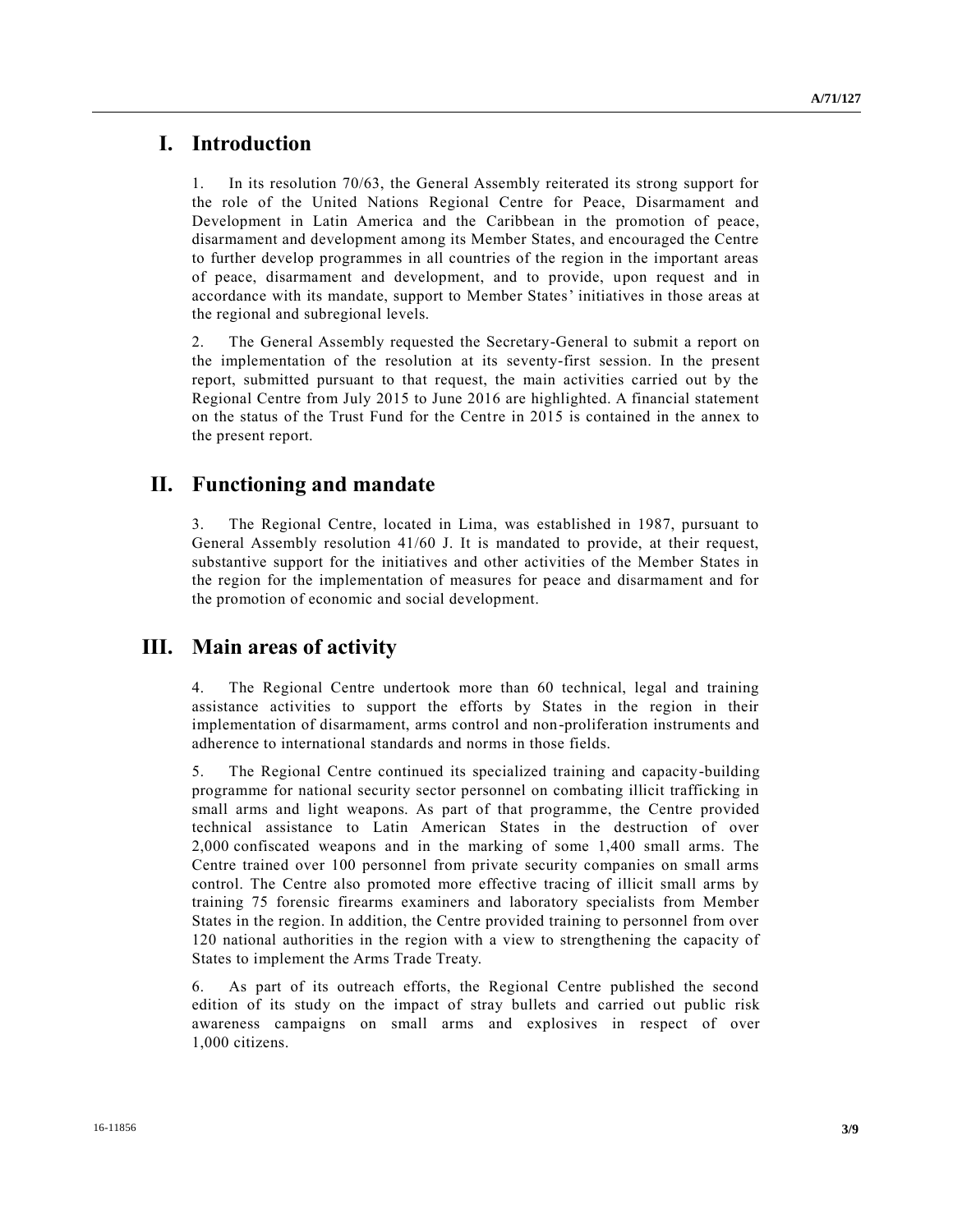7. The Regional Centre assisted States in the region in their implementation of Security Council resolution 1540 (2004), in particular with regard to issues relating to national legislation, maritime border security, combating proliferation financing and national action plans.

8. The Regional Centre continued its efforts to promote the participation of women in disarmament, arms control and non-proliferation initiatives, in line with General Assembly resolution 65/69 on women, disarmament, non-proliferation and arms control. Overall, 29 per cent of participants in the Centre's activities were women, an increase from the previous reporting period.

9. With the adoption of the 2030 Agenda for Sustainable Development, the Regional Centre will align its activities to support the realization of the Sustainable Development Goals, in particular the relevant parts of Goal 16.

#### **A. Public security programme**

#### **1. Promoting peaceful coexistence at the local level**

10. As part of a three-year inter agency project by the United Nations country team in Peru aimed at promoting peaceful coexistence in Peru by strengthening human security and community resilience, the Regional Centre assisted in the strengthening of local capacity to combat illicit weapons trafficking. The Centre provided expertise on small arms control and armed violence reduction and promoted coordination between local and municipal authorities in addressing small arms control challenges. The project, funded by the United Nations Trust Fund for Human Security, is an example of the "One United Nations" approach.

11. Under the project, the Regional Centre provided technical assistance to the national regulatory entity for security services, firearms, ammunition and explosives for civil use of Peru in destroying in excess of 2,000 small arms confiscated by the national police in Trujillo in September 2015.

12. In November 2015, the Regional Centre supported the awareness-raising campaign led by the national regulatory entity on the responsible use of pyrotechnics and the prevention of accidents in Trujillo. The campaign involved innovative theatre presentations in schools and street parades involving young volunteers, with more than 1,000 participants, including 400 women.

13. The Regional Centre organized a seminar for some 80 representatives of local government authorities, law enforcement and public offices in Trujillo in February 2016 to discuss public security policies, in particular best practices in armed violence reduction. The policy options and best practices were intended to be considered by local authorities in the development of programmes and plans at the local level to prevent and reduce armed violence.

14. In addition, the Regional Centre provided its expertise on armed violence reduction and small arms and ammunition control to over 100 representatives from local and district governments, security and justice institutions and civil society organizations.

15. In May 2016, as part of the Global Week of Action against Gun Violence, the Regional Centre launched its second study on cases involving stray bullets as reported by the media in Latin America and the Caribbean during 2014-2015. The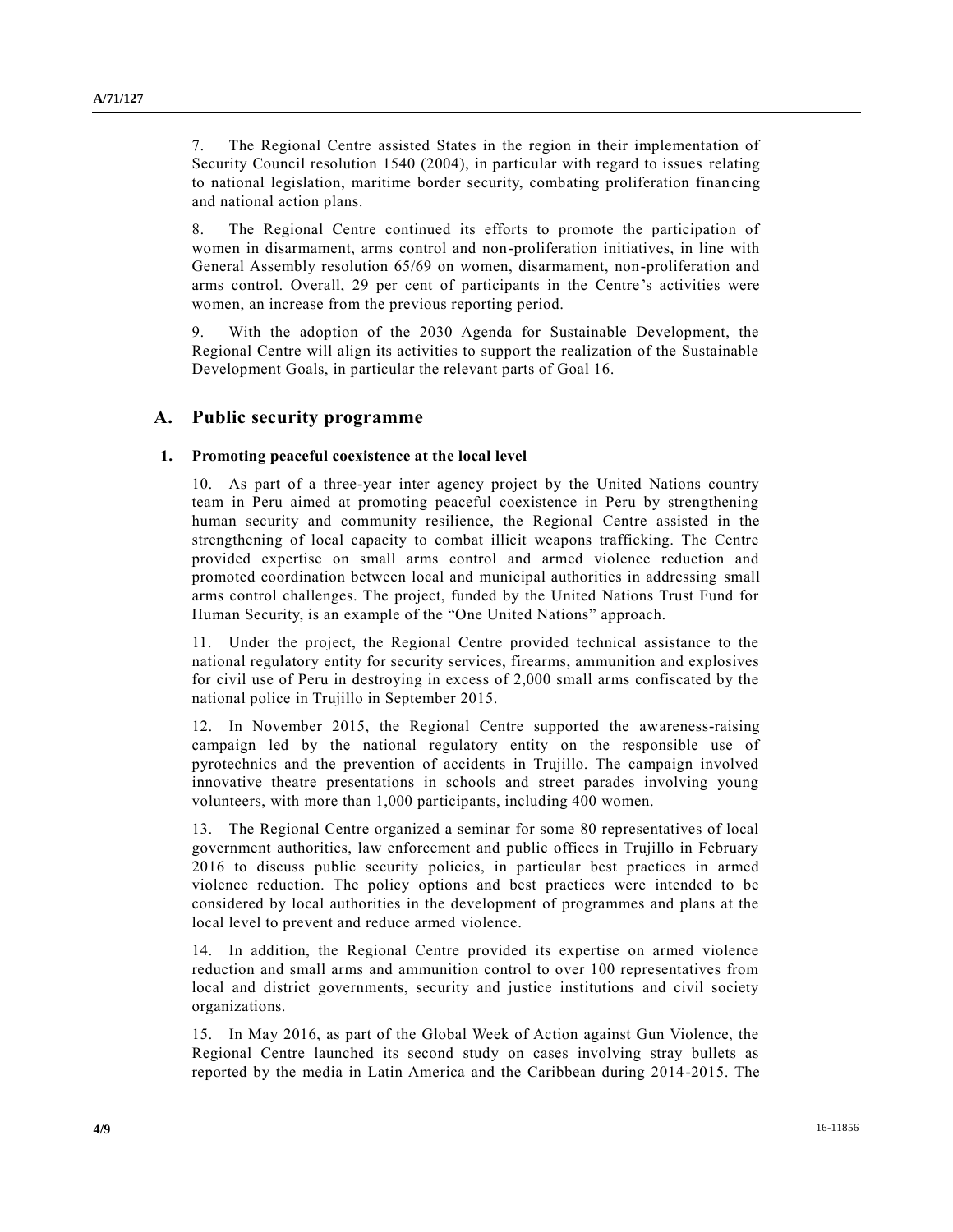study provided additional information on the impact of stray bullets and the role that small arms control measures can play in preventing such incidents. Analysis of the study showed that women and young people were disproportionately affected by stray bullets.

#### **2. Stockpile management and marking of small arms held by private security companies**

16. In the context of the increased privatization of security in Latin America and the Caribbean, the Regional Centre, in collaboration with the Geneva Centre for the Democratic Control of Armed Forces, continued to implement its project on strengthening the capacities of the Governments of Member States to control small arms under the ownership of private security companies and to promote good governance in that sector. The programme promotes the application of the International Small Arms Control Standards, the International Ammunition Technical Guidelines and the International Code of Conduct for Private Security Service Providers.

17. The Regional Centre and the Geneva Centre for the Democratic Control of Armed Forces undertook a regional assessment of the privatization of security, codes of conduct and related small arms control measures with a view to developing a shared understanding of the progress made and challenges faced in that area by Latin American and Caribbean Member States. The assessment serves as a tool for Member States to promote good governance, the rule of law and respect for human rights in the private security sector.

18. As part of the project, the Regional Centre organized workshops for personnel of over 100 national authorities and senior managers from 12 private security companies in El Salvador and Peru. The workshops were focused on the sharing of good practices and international standards in ensuring adequate physical security and stockpile management of small arms, and were followed up with technical support on improving weapons stockpile facilities.

19. In addition, the Regional Centre supported the marking of some 1,400 weapons owned by private security companies in El Salvador and Peru, with a view to strengthening the capacity of the national authorities to control small arms effectively and to facilitate tracing in case of theft or loss.

#### **3. Improving small arms tracing capacity**

20. A number of Caribbean States requested the assistance of the Regional Centre to strengthen their national ballistics systems in order to combat illicit trafficking in small arms, light weapons and ammunition, and to contribute to the implementation of the International Tracing Instrument and the Programme of Action on Small Arms. The Centre's programme is aimed at assessing capacities and needs, as well as providing technical training, equipment and standard operating procedures, to the Bahamas, Barbados, Belize, the Dominican Republic, Guyana, Jamaica, Saint Kitts and Nevis and Trinidad and Tobago.

21. Eight national forensic ballistic capabilities assessments were carried out, contributing to the development of eight national plans of action. To assist States in implementing the action plans, the Regional Centre held regional and national training courses and seminars for over 260 participants in the Caribbean States. The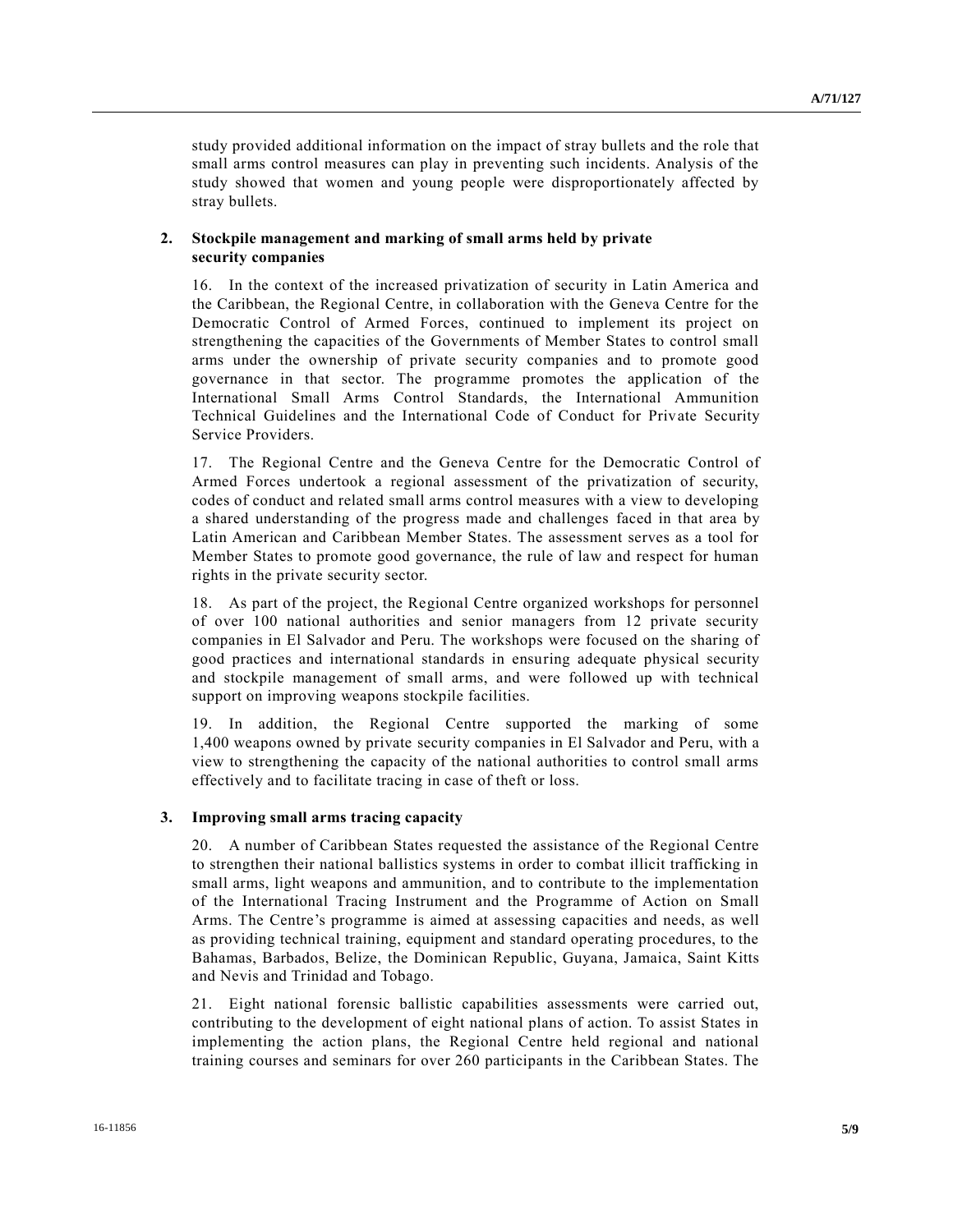courses and seminars reinforced national forensic procedures for tracing illicit trafficking in small arms and prosecuting traffickers.

### **B. Supporting the implementation of multilateral instruments relating to conventional arms and weapons of mass destruction**

### **1. Arms Trade Treaty**

22. The Regional Centre continued to strengthen capacity through its Arms Trade Treaty implementation course. Three training courses were conducted for some 70 national authority personnel responsible for arms imports and exports in Guatemala, Panama and Uruguay. The courses were aimed at assisting States in developing standardized national control lists, assessing the risk of and responding to trafficking in and diversion of conventional arms and offering model standardized end-user certificates.

23. The Regional Centre also organized national round tables in El Salvador, in December 2015, and in Costa Rica, in May 2016, for a total of 50 national authority personnel in charge of arms trade controls. At the round tables recommended guidelines were provided on the establishment of a national control authority responsible for arms trade in compliance with the provisions of the Arms Trade Treaty, and international standards and good practices were highlighted.

#### **2. Security Council resolution 1540 (2004)**

24. The Regional Centre provided support, at their request, to several Caribbean States, namely, Belize, the Dominican Republic, Jamaica and Trinidad and Tobago, in their implementation of Security Council resolution 1540 (2004). The support included legal and technical assistance for national authorities in those States to update legislative frameworks and define national priorities for the implementation of the resolution. The measures concerned were aimed at strengthening the capacity of security sector personnel in dealing with sensitive weapons of mass destructionrelated dual-use goods and at responding effectively to weapons of mass destruction-related incidents at maritime ports.

25. The Regional Centre provided technical assistance to Belize, the Dominican Republic, and Trinidad and Tobago in the development of national action plans for the implementation of the resolution and in preparing national implementation reports.

26. The Regional Centre also provided support to the Dominican Republic in drafting a new law to prevent the proliferation of weapons of mass destruction and to strengthen the implementation of the resolution. Legal drafting workshops and consultations were conducted with national experts on weapons of mass destruction and members of the ad hoc national multisectoral committee.

27. In response to a request from Trinidad and Tobago, the Regional Centre developed recommended guidelines for the adoption of measures to prevent the financing of the proliferation of weapons of mass destruction. The guidelines were presented to 30 national authority personnel in June 2016 during a national seminar.

28. In collaboration with the International Maritime Organization, the Regional Centre organized three technical tabletop exercises in Trinidad and Tobago, in August 2015, Belize, in December 2015, and Jamaica, in June 2016, on risk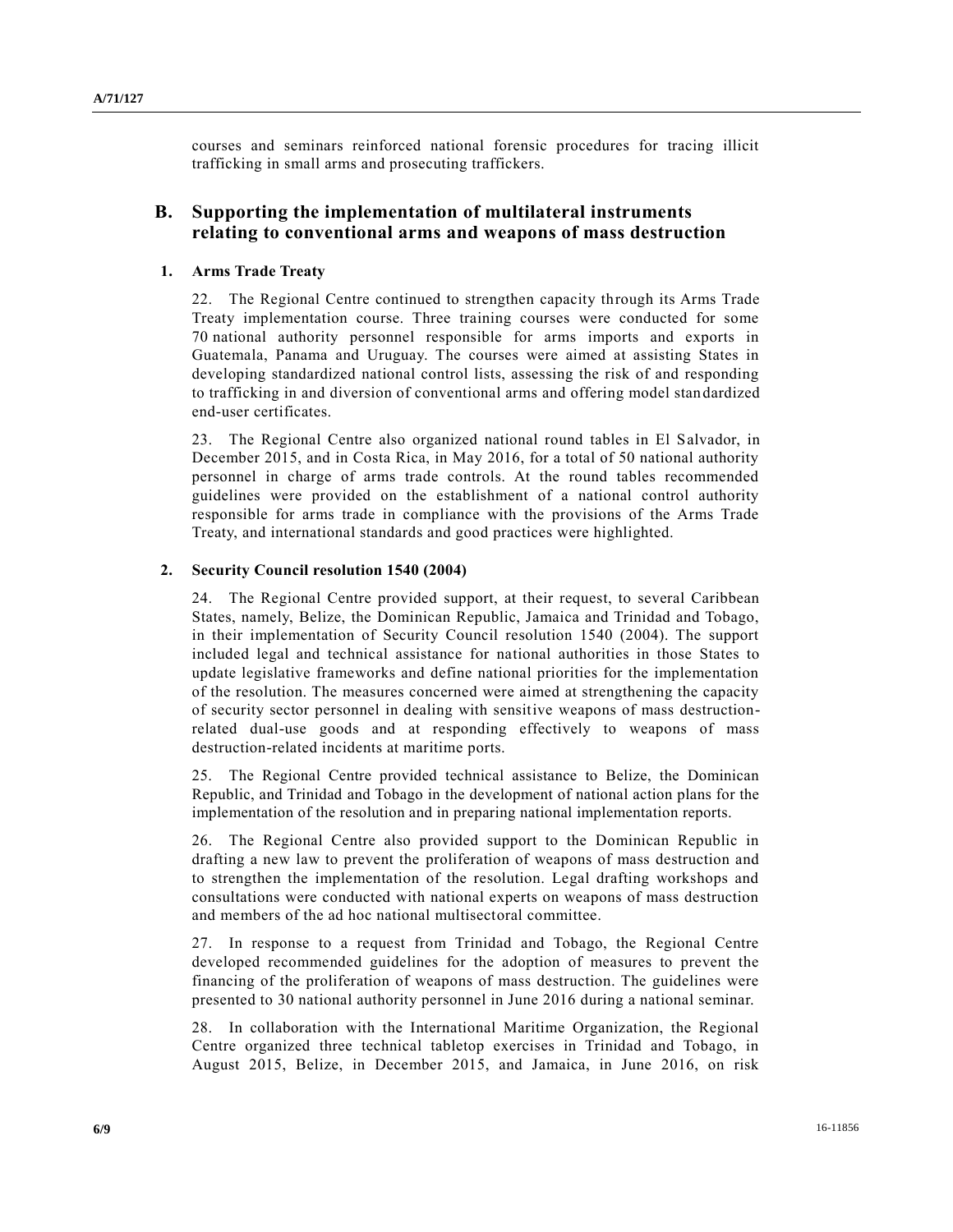management in the maritime domain. More than 50 national authority personnel participated in the exercises. Crisis and risk management training, together with the development of protocols and contingency plans, were highlighted by the three beneficiary States as priorities in the field of maritime security and in preventing the proliferation of weapons of mass destruction.

29. The Regional Centre, with financial support from Canada, expanded its assistance on the implementation of the resolution to an additional five countries: Antigua and Barbuda, Grenada, Guyana, Peru and Suriname. The activities in those countries will be aimed at strengthening the national legal frameworks through weapons of mass destruction-related legislative assistance, and support for strengthened export control and border security measures.

## **IV. Staffing, financing and administration**

### **A. Finances**

30. In accordance with General Assembly resolution 41/60 J, the Regional Centre was established on the basis of existing resources and voluntary contributions made by Member States and interested organizations for its core and programme activities. In 2015, voluntary contributions to the Centre's Trust Fund were received in the amount of \$ 4,277,835. The Centre was also the beneficiary of funds made available through the United Nations Trust Fund for Human Security (\$148,479.69), with the support of the regional government of La Libertad in Peru. The Secretary - General expresses his gratitude to the Centre's donors, in particular the Governments of Canada, Germany and the United States of America, for their continued financial support. Those contributions enabled the Centre to continue to assist Member States in the region, at their request.

31. The Secretary-General also expresses his appreciation to Guyana, Mexico, Peru and Spain for their financial contributions to the Regional Centre. He continues to encourage financial and in-kind contributions to the Centre from Latin American and Caribbean States as a clear indication of the value that Member States attribute to the Centre's expertise and technical assistance.

32. The Regional Centre also enjoyed close cooperation with its partners, such as the United Nations Office on Drugs and Crime, the United Nations Development Programme, the United Nations Population Fund, the Pan American Health Organization, the Expert Group of the Committee established pursuant to resolution 1540 (2004), the Caribbean Community, the Organization of American States, the International Maritime Organization, the United States Bureau of Alcohol, Tobacco, Firearms and Explosives, the Geneva Centre for the Democratic Control of Armed Forces and the United States Federal Bureau of Investigation. These partners provided the Regional Centre with in-kind or financial contributions, which greatly assisted in the implementation of its activities.

33. The Secretary-General wishes to thank all States and partners for their generous contributions to and support for the Regional Centre and encourages their continuous support to ensure that the Centre can continue to provide technical and capacity-building assistance to Member States in the region, at their request, in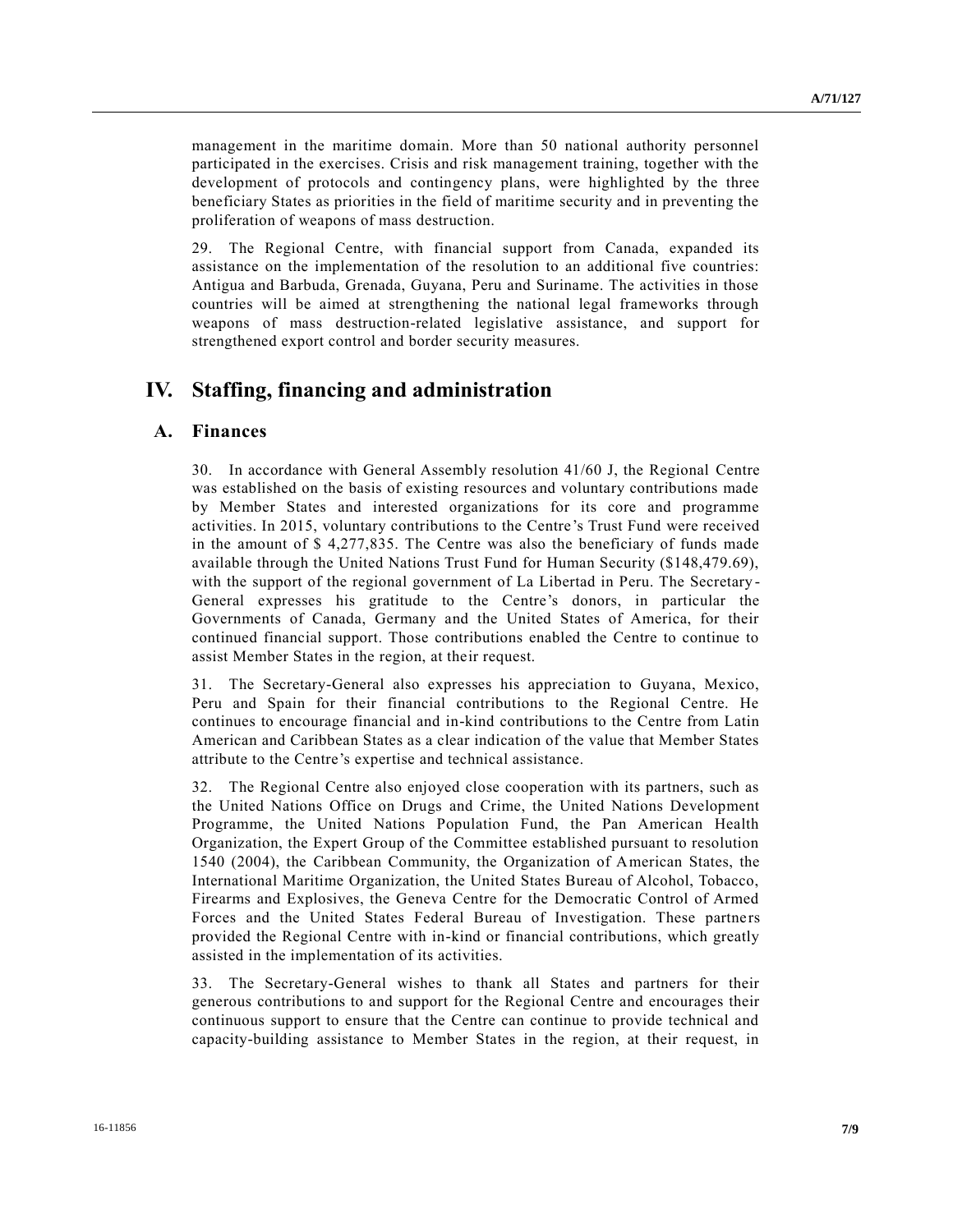fulfilling its mandate. Information on the status of the Trust Fund for the Centre for 2015 is contained in the annex to the present report.

### **B. Staffing and administration**

34. During the reporting period, the Regional Centre recruited additional programmatic and administrative support staff for its public security and non-proliferation and arms control programmes. In particular, a Caribbean-based regional security adviser will support the provision of small arms assistance to the subregion and an international legal specialist will support the provision of assistance on the implementation of instruments on weapons of mass destruction, including Security Council resolution 1540 (2004). The Centre continued its cooperation with the United Nations Volunteer Programme through the recruitment of two volunte ers.

35. The Regional Centre began the implementation of its 2016-2018 strategic plan, including a broadening of its donor portfolio in support of new projects and the establishment of new regional and international partnerships.

## **V. Conclusion**

36. During the reporting period, the Regional Centre undertook more than 60 substantive activities to support States in their implementation of the Programme of Action on Small Arms, the International Tracing Instrument, the Arms Trade Treaty and Security Council resolution 1540 (2004).

37. The Regional Centre continued to expand its technical assistance in areas ranging from small arms and ammunition tracing and combating trafficking to improving physical security and stockpile management. The Centre also continued to support States in the strengthening of national frameworks on import/export controls for conventional weapons and dual-use goods. The Centre supported States in their efforts to prevent the proliferation of weapons of mass destruction through the provision of legal assistance and capacity-building workshops, including on maritime and port security.

38. The Regional Centre promoted the participation and role of women in disarmament, non-proliferation and arms control by ensuring a minimum number of female participants at all of its events, with around 640 women enjoying practical assistance during the reporting period.

39. The Secretary-General reiterates his calls upon those Member States and other partners in a position to do so to provide the Regional Centre with the financial and in-kind support, including direct financial contributions from Latin American and Caribbean States, necessary for it to continue to carry out its mandate effectively and serve the needs of Member States in the region. The Secretary-General also encourages States to continue to fully utilize the Centre's expertise and experience in their joint efforts to promote peace, security and disarmament in the region.